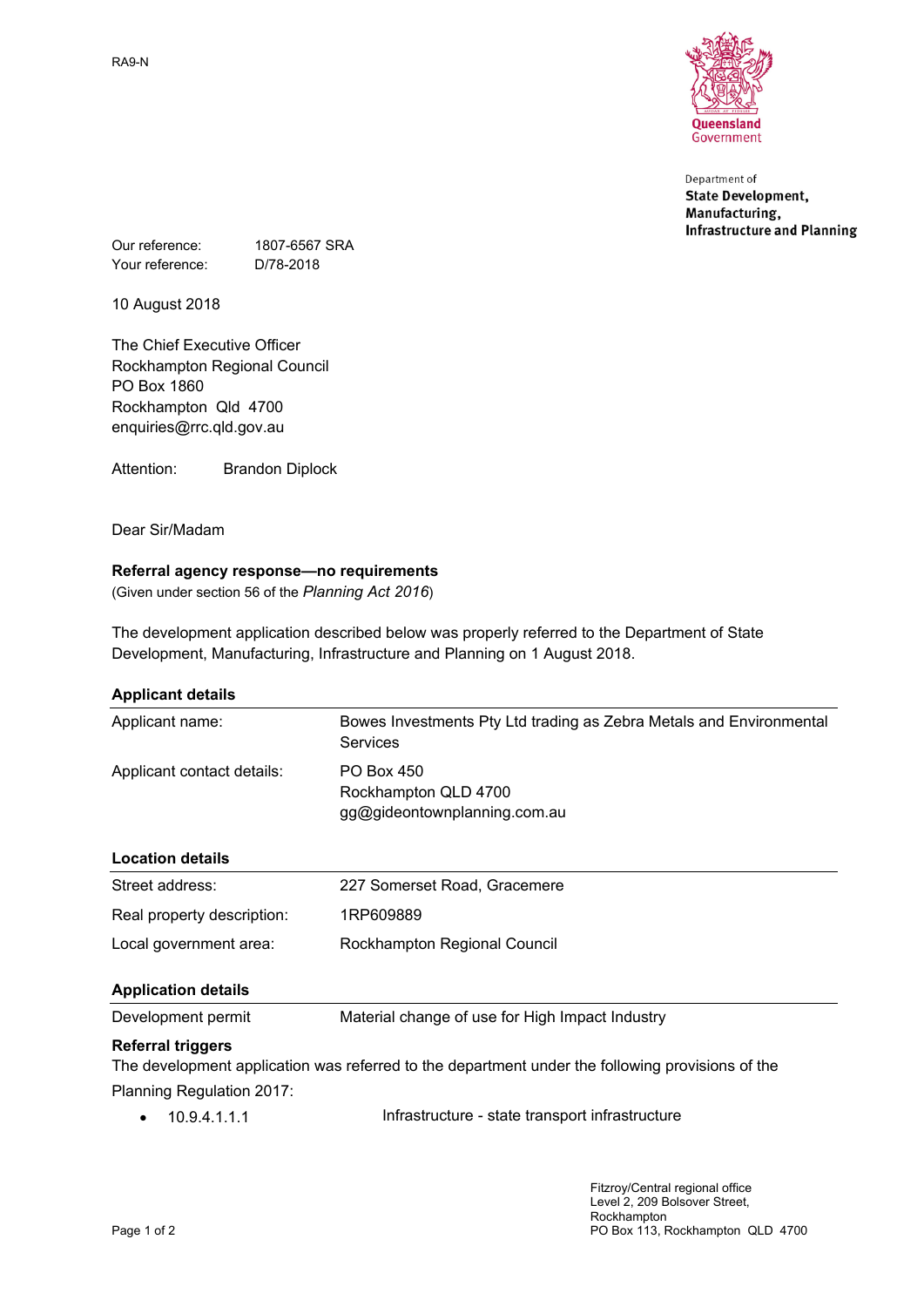#### **No requirements**

Under section 56(1)(a) of the *Planning Act 2016*, the department advises it has no requirements relating to the application.

A copy of this response has been sent to the applicant for their information.

For further information please contact Tracey Beath, Senior Planning Officer, on 07 4924 2917 or via email RockhamptonSARA@dsdmip.qld.gov.au who will be pleased to assist.

Yours sincerely

Sterna

Graeme Kenna Manager (Planning)

cc Bowes Investments Pty Ltd trading as Zebra Metals and Environmental Services, gg@gideontownplanning.com.au